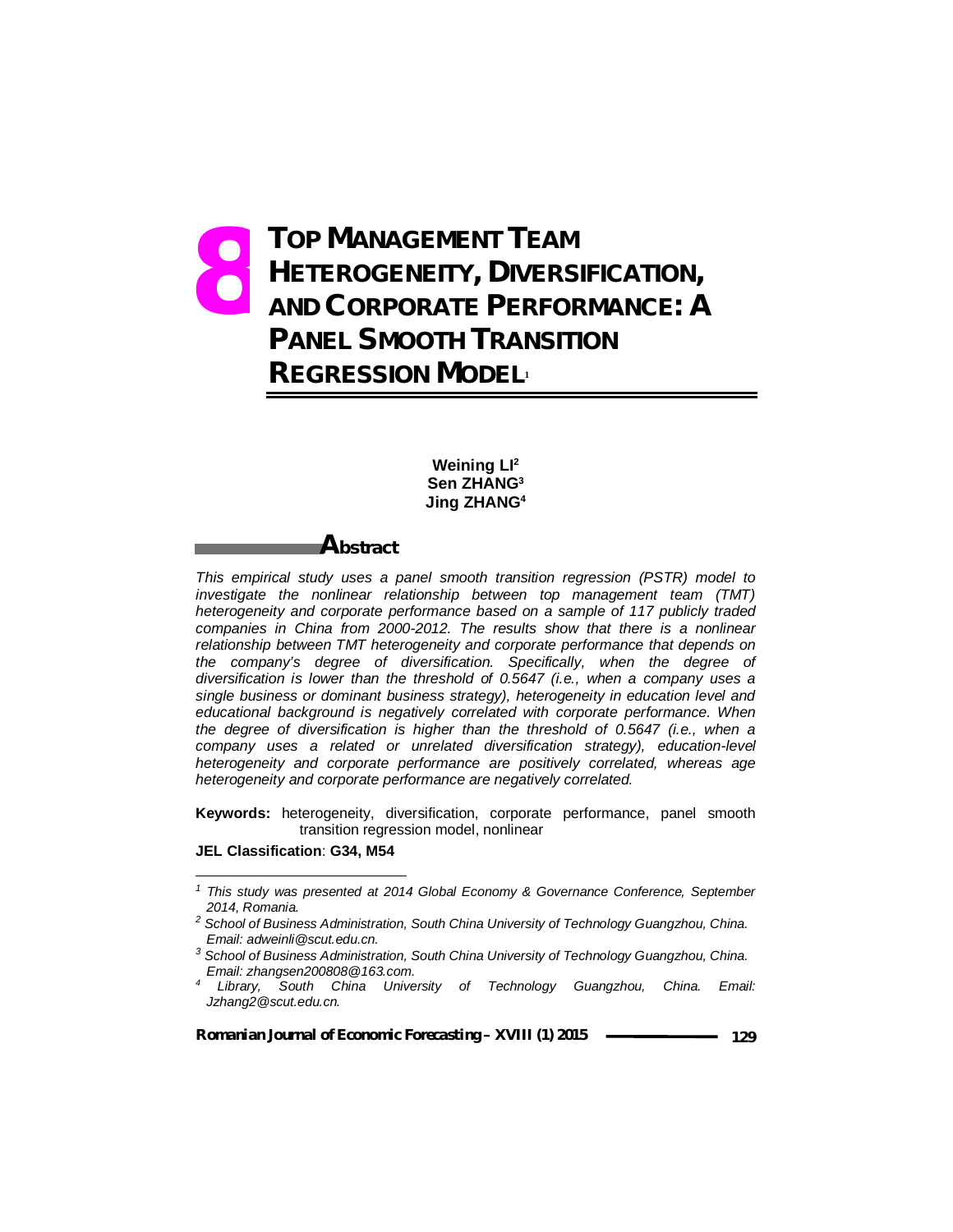# **1. Introduction**

After Hambrick and Mason (1984) proposed the upper echelons theory in 1984, the focus of strategic leadership research gradually shifted from the individual level to the entire top management team (hereafter, TMT). The TMT comprises the highest ranking executives of a firm, i.e., executives at the vice president level or higher. TMT members are responsible for the most important strategic decisions of the organization, such as the formulation and implementation of corporate goals and policies (Hambrick *et al*., 1996). The upper echelons theory is the theoretical basis for TMT research. Demographic variables, including gender, age, tenure, educational background and professional experience, among others, are important variables in TMT research because there is a close relationship between these variables and a TMT's values and cognitive abilities (Hambrick *et al*., 1996). According to Carpenter (2002), the variances in demographic variables among TMT members – as opposed to the variables' average levels – can effectively indicate the TMT's communication and collaboration capabilities. Such variances can also directly or indirectly reflect a TMT's ability to acquire and filter market information (Finkelstein and Hambrick, 1996) and thus impact the strategy selection and execution capabilities of the TMT. TMT heterogeneity has two dimensions. The first dimension comprises differences in the TMT's demographic characteristics (e.g., gender, age, tenure and educational background). The second dimension encompasses differences in socio-psychological characteristics, including cognitive functions, values and experiences (Blau, 1977; Jackson *et al*., 1991). The existing literature suggests that demographic characteristics are indicative of socio-psychological characteristics. For example, an individual's age reflects his or her social experiences and resources, and educational background reflects an individual's cognitive and professional capabilities. Accordingly, demographic characteristics have been used in the research of TMTs' socio-psychological characteristics. For example, Carpenter and Fredricksen used education-level heterogeneity to measure heterogeneity in cognitive processes in their study of the relationship between TMT characteristics and global strategic postures (Carpenter and Fredrichson, 2001).

The core issue of TMT heterogeneity is its relationship to corporate performance; however, a consistent conclusion about this relationship has yet to be drawn in the research. The resource-based view suggests that a firm is a collection of resources that can be transformed into unique capabilities; when effectively utilized, a firm's resources are the key ingredient in a company's competitiveness (Wernerfelt, 1984). Because TMT capability is the core resource of a firm, it has a direct impact on a firm's competitiveness. When TMT heterogeneity is high, i.e., there are vast difference among TMT members' background experiences, cognitive abilities and values, TMT members are more complementary to one another in terms of resources and capabilities. This complementary effect further enhances the firm's core resources and capabilities and thereby promotes the performance of both the TMT and the firm. Theories on information and decision making suggests that the quality of decision making depends on the quantity and quality of information available at the time the decision is made; more and better information leads to better decisions. TMT heterogeneity in areas such as educational background and tenure reflects differences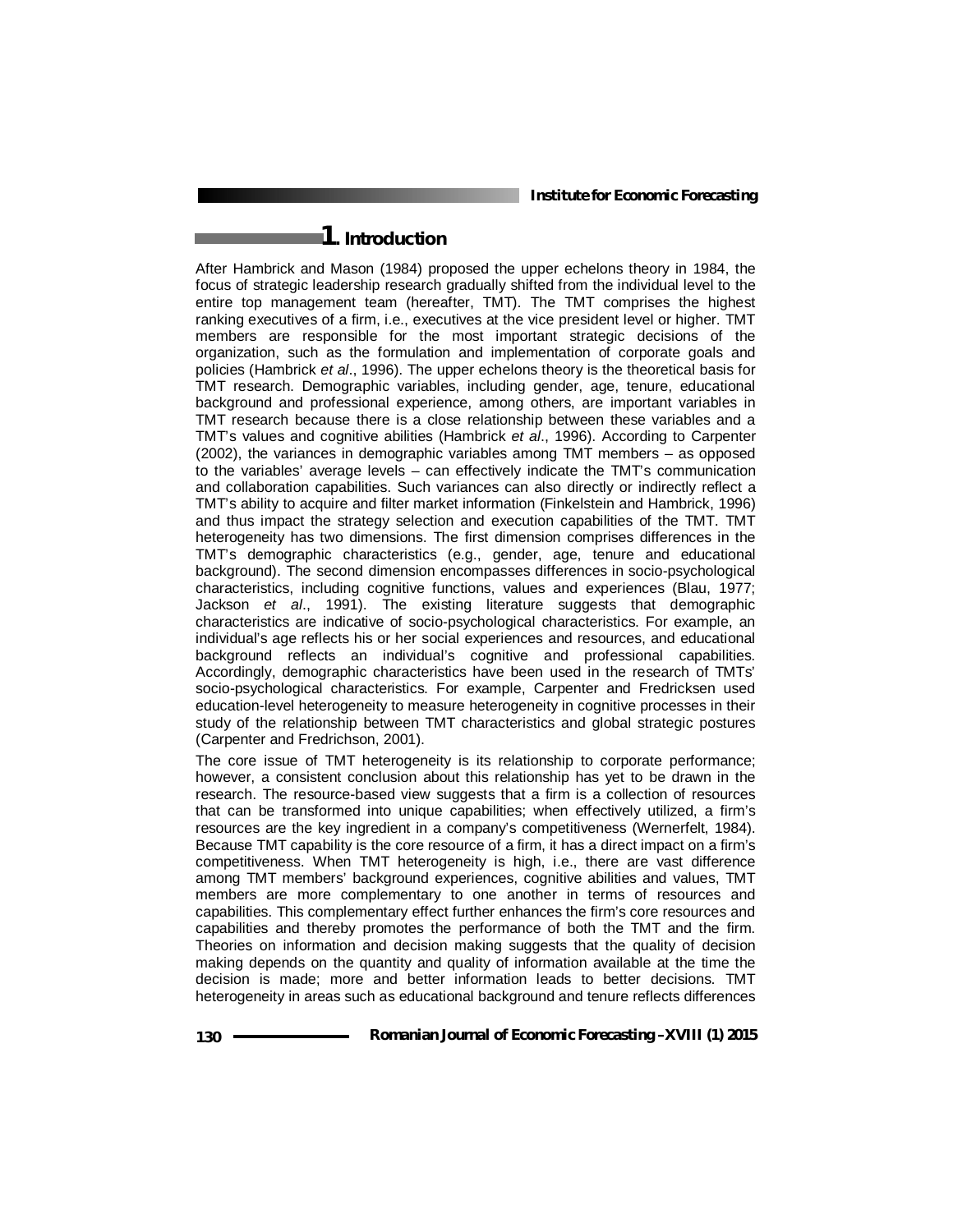in TMT members' knowledge, experience and capabilities, as well as differences in their perceptions and understandings of the firm's internal and external environments (Katz, 1982). In addition, there are differences in the relationship networks and methods of information acquisition among TMT members. Differences among TMT members can provide more diversified information for TMT decision making and improve the firm's knowledge utilization capabilities. Therefore, according to the information and decision-making theory, TMT heterogeneity enhances the TMT's capability to screen and understand information (Zhang Ping, 2006) and thereby promotes organizational improvement and development (Cox, 1994). However, the social identity theory suggests that team members tend to show in-group favoritism (that is, they give preferential treatment to individuals they perceive to be in the same social group) to satisfy their need for positive distinctiveness (Tajfel, 1981). According to the social identity theory, TMT members of homogeneous backgrounds and experiences tend to have better cooperation among them. Close similarities in values and cognition models among homogeneous TMT members enable the TMT to make quick and effective decisions, thereby enhancing corporate performance. On the contrary, TMT members of heterogeneous backgrounds have cognitive variances among them and tend to disagree about interpretations of and responses to strategic issues. Heterogeneous TMT members tend to form different social groups within the TMT and to develop prejudices against the other TMT groups of which they are not members, which decreases the cooperation effectiveness of the TMT.

Thus, contradictions are apparent among the different theories of the relationship between TMT heterogeneity and corporate performance, and a consensus has yet to emerge in the empirical research. On the one hand, Kathleen and Schoonhoven (1990) studied semi-conductor companies in the United States and found that TMT heterogeneity and corporate growth are positively correlated. Similarly, Nielsen's (Nielsen B.B. and Nielsen S., 2011) research indicated that a heterogeneous TMT possesses extensive knowledge and abilities that enable the firm to respond rationally to various challenges and to move effectively towards globalization. On the other hand, Knight's (1999) study of 76 high-tech corporations in the United States and Ireland found that heterogeneity in educational background and age is not conducive to the formation of strategic consensus and has a negative impact on decision-making efficiency and corporate performance. In addition, Velinov and Kubicek (2013) studied a sample of 37 IPOs in Europe between 2008 and 2012 and found no correlation between corporate performance and heterogeneity in age and tenure.

Based on these inconsistent conclusions, Carpenter (2002) suggested that the impact of some important moderator or mediating variables should be considered. Such variables come primarily from the social environment in which the organization is based. Furthermore, Hambrick and Mason (1984) noted that industry characteristics should be considered in TMT research because the relationship between corporate performance and the professional experience and tenure of TMT members is different for different industry environments. The latest research shows that TMT heterogeneity impacts corporate performance differently depending on the degree of diversification because diversification affects the specific resources and abilities required by the firm (He and Yang, 2010). In a diversified business environment, companies face competitive pressures from various types of businesses. The members of a TMT with

**Romanian Journal of Economic Forecasting – XVIII (1) 2015** ––––––––––––––––131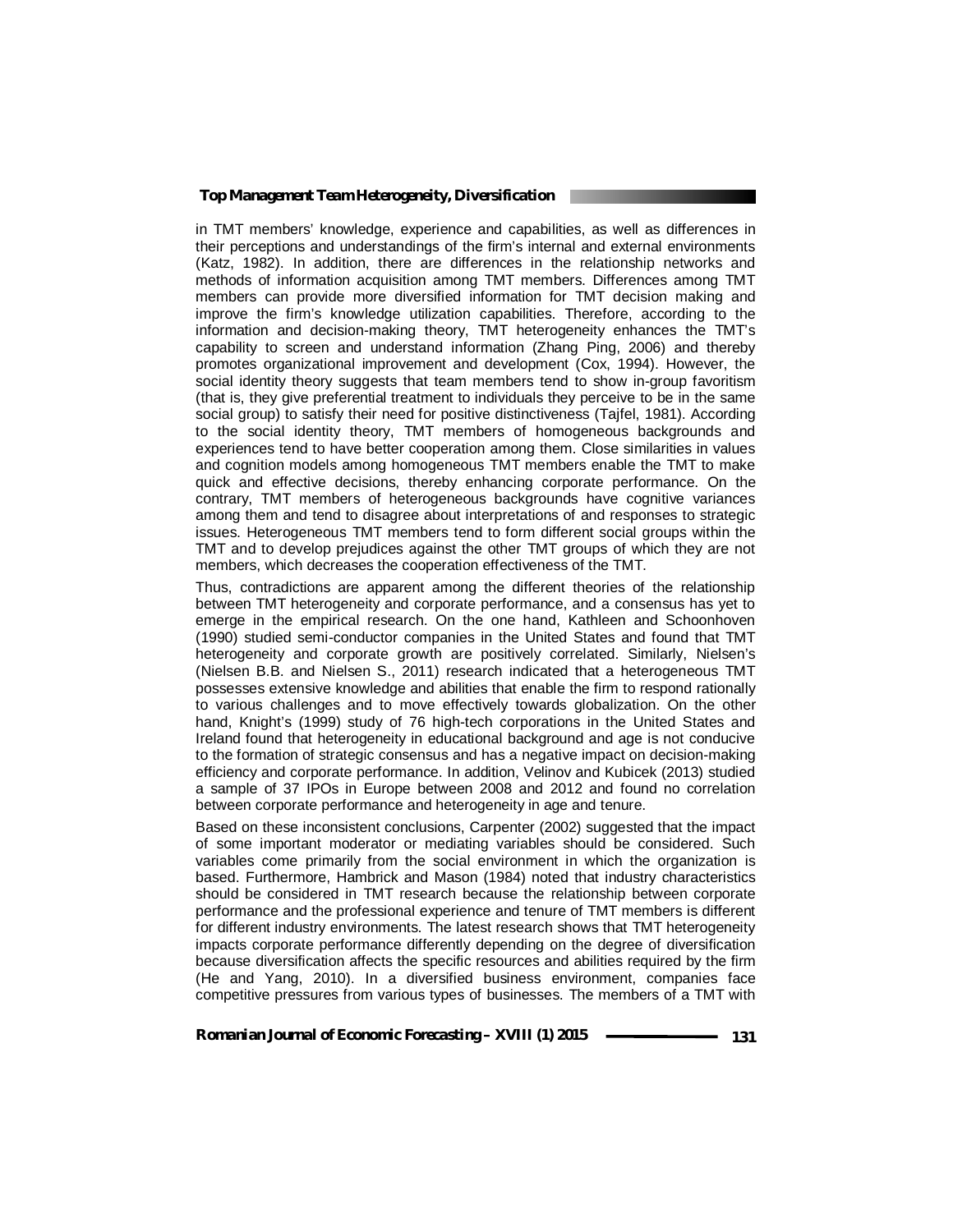high heterogeneity in background and experience possess different cognitive styles and abilities; hence, they are capable of providing a variety of perspectives and can develop a greater variety of options to respond to competitive challenges. Consequently, the effective knowledge-utilization capabilities of a heterogeneous TMT enable the firm to secure a competitive edge in a dynamic environment. However, cognitive diversity in a heterogeneous group can lead to disagreements among TMT members. If these disagreements become emotional conflicts, productive arguments can degenerate into endless dysfunctional in-fighting and the firm will suffer as a result of missed opportunities in the ever-changing competitive environment. On the contrary, similar values and cognitive styles among homogeneous TMT members enhance mutual trust, resulting in a cohesive team (Lu *et al*., 2013). Cohesion among TMT members is conducive to quick and unanimous decision making in a diversified business environment, which enables the company to grasp fleeting market opportunities. However, excessive homogeneity is likely to increase members' rejection of external forces, which will counteract TMT brainstorming and inhibit acceptance of new ideas.

A diversified firm is essentially a nonlinear feedback system because there is no fixed proportion or cause-and-effect relationship among the business units. Individual business units use this nonlinear feedback to adjust their respective business strategies in order to achieve sustained corporate growth and development (Zhang Ping, 2008). In a diversified operational environment, the relationship between TMT heterogeneity and firm performance does not remain constant but changes as the degree of diversification changes. Moreover, although the relationship between TMT heterogeneity and corporate performance should be characterized as nonlinear processes, previous research has been based on a linear relationship between them. This may explain the inconsistent findings of previous studies.

This study supplements previous research on TMT heterogeneity using data on TMT members' differences in education level, educational background, age and tenure at 117 publicly traded companies in Shanghai and Shenzhen between 2000 and 2012. This study uses the recently developed panel smooth transition regression (PSTR) model of Gonzales *et al*. (2005) to analyze the nonlinear relationship between TMT heterogeneity and corporate performance in a diversified operational environment. The PSTR model not only effectively portrays the cross-sectional change of heterogeneity in the panel data but also allows model parameters to change in a smooth, nonlinear manner as the transition variables change. Hence, it is possible to determine whether the relationship between TMT heterogeneity and corporate performance changes in a nonlinear manner when the degree of diversification changes.

## **2. The Panel Smooth Transition Regression Model**

This study uses the PSTR model of Gonzales *et al.* (2005) to explore whether the relationship between TMT heterogeneity and corporate performance exhibits nonlinear changes in response to changes in the degree of diversification. The PSTR model not only effectively portrays the cross-sectional change of heterogeneity in the panel data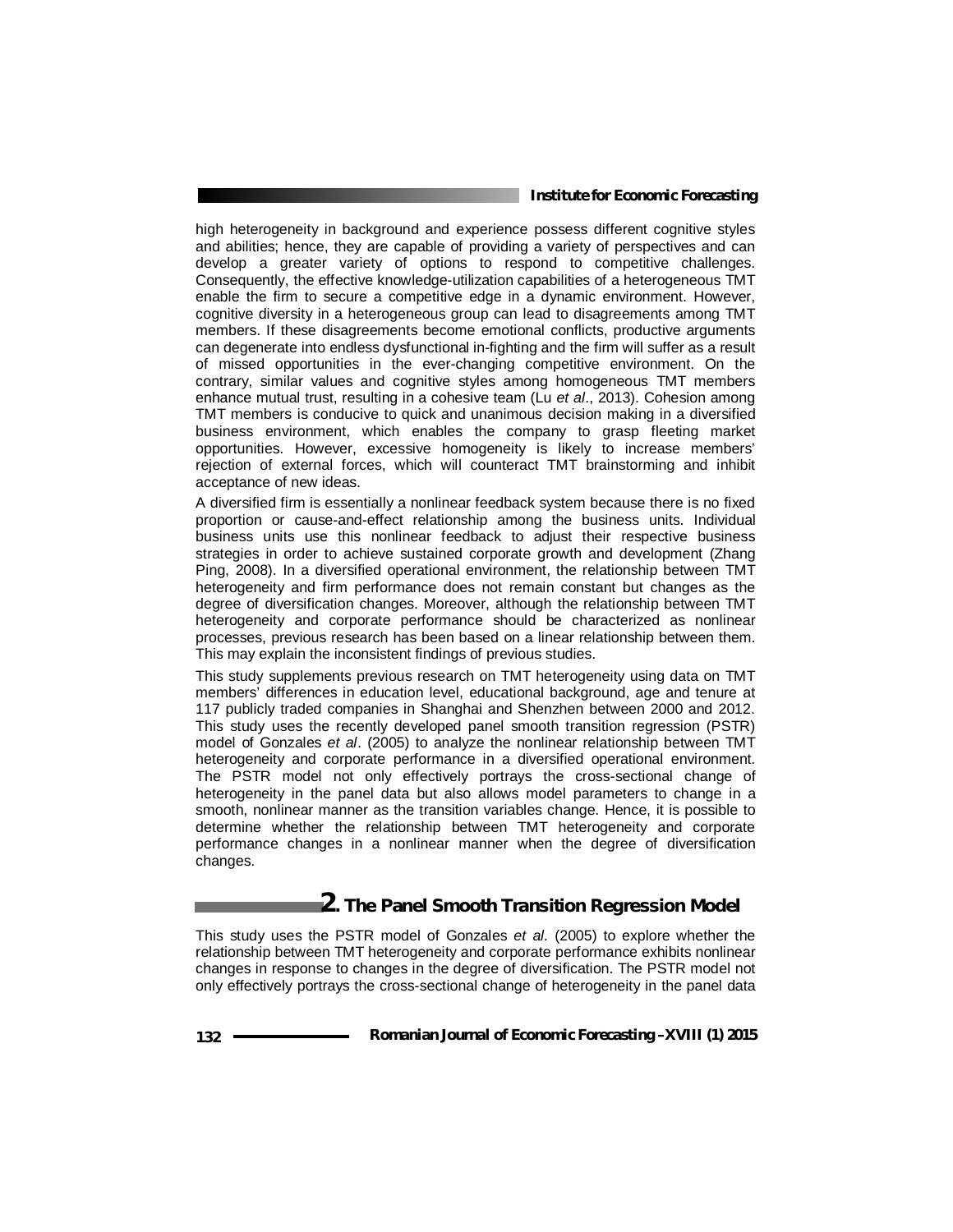but also allows model parameters to change in a smooth, nonlinear manner as the transition variables change. A PSTR model with a transition variable is defined as follows:

$$
y_{it} = \mu_i + \beta'_0 x_{it} + \beta'_1 x_{it} g(q_{it}; \gamma, c) + \varepsilon_{it}
$$
 (1).

for  $i=1$ , 2...N, and  $t=1$ , 2...T, where N and T represent the cross-section and time dimensions of the panel, respectively.

Dependent variable  $y_{it}$  is a scalar; explanatory variable  $x_{it}$  is a k-dimensional column vector; μ<sub>i</sub> is the fixed effect; and  $ε$ <sub>it</sub> is the residual. The transition function g(q<sub>it</sub>;γ,c) is the continuous function of the transition variable  $q_{it}$  and is normalized to be bounded between 0 and 1. The logistic specification is:

$$
g(q_{it}; \gamma, c) = (1 + \exp(-\gamma \prod_{j=1}^{m} (q_{it} - c_j)))^{-1} (2)
$$

where:  $y>0$  and  $c_1 \leq c_2 \leq ... \leq c_m$ .

Slope parameter  $\gamma$  determines the smoothness of the transitions; c is the location parameter; and m generally equals 1 or 2.

When m=1, the transition function  $g(q_{it}; \gamma, c)$  is logistic, and it increases with the

transition variable  $q_{it}$ . When  $g(q_{it}; \gamma, c)$  =0, the corresponding model (1) is called the low regime; when  $g(q_{it}, \gamma, c)$  =1, it is called the high regime. As the value of the transition function changes smoothly between 0 and 1, the model (1) changes smoothly between the high and low regimes at transition point c. The corresponding explanatory variable coefficient also changes between  $\beta_0$  and  $\beta_0$ + $\beta_1$  as  $q_{it}$  increases, where the change is centered at c. When m=2, the transition function  $g(q_{it}; \gamma, c)$  is indexical. Model (1) is divided into two outer regimes and one middle regime, and the transition function  $g(q_{it}; \gamma, c)$  has its smallest value at  $(c_1+c_2)/2$ . When  $g(q_{it}; \gamma, c)$  =1, the model is in the outer regime. When  $g(q_{it}; \gamma, c)$  =0, the model is in the middle regime.

Before making estimations with a PSTR model, a homogeneity test must be conducted to determine whether the correlation among the variables is linear. If homogeneity is rejected, the PSTR model can be used for estimation; if homogeneity is not rejected, a linear model should be used. Although a homogeneity test is usually performed using the null hypothesis H<sub>0</sub>:γ=0 or H<sub>0</sub>:β<sub>1</sub>=0, the PSTR model contains unidentified nuisance parameters under both of these hypotheses. Therefore, this study follows Luukkonen *et al*. to solve the identification problem. Specifically, the

transition function  $g(q_{it}; \gamma, c)$  is replaced by its first-order Taylor expression around γ=0, which leads to the following auxiliary regression after reparameterization:

$$
y_{it} = \mu_i + \alpha_0 x_{it} + \alpha_1 x_{it} q_{it} + \varepsilon_{it} (3)
$$

Consequently, testing H<sub>0</sub>:γ=0 is equivalent to testing H<sub>0</sub>:  $\alpha_{0} = \alpha_{1} = 0$ . A rejection of the null hypothesis indicates that the model is a PSTR model with at least one transition function (Luukkonen *et al*., 1988).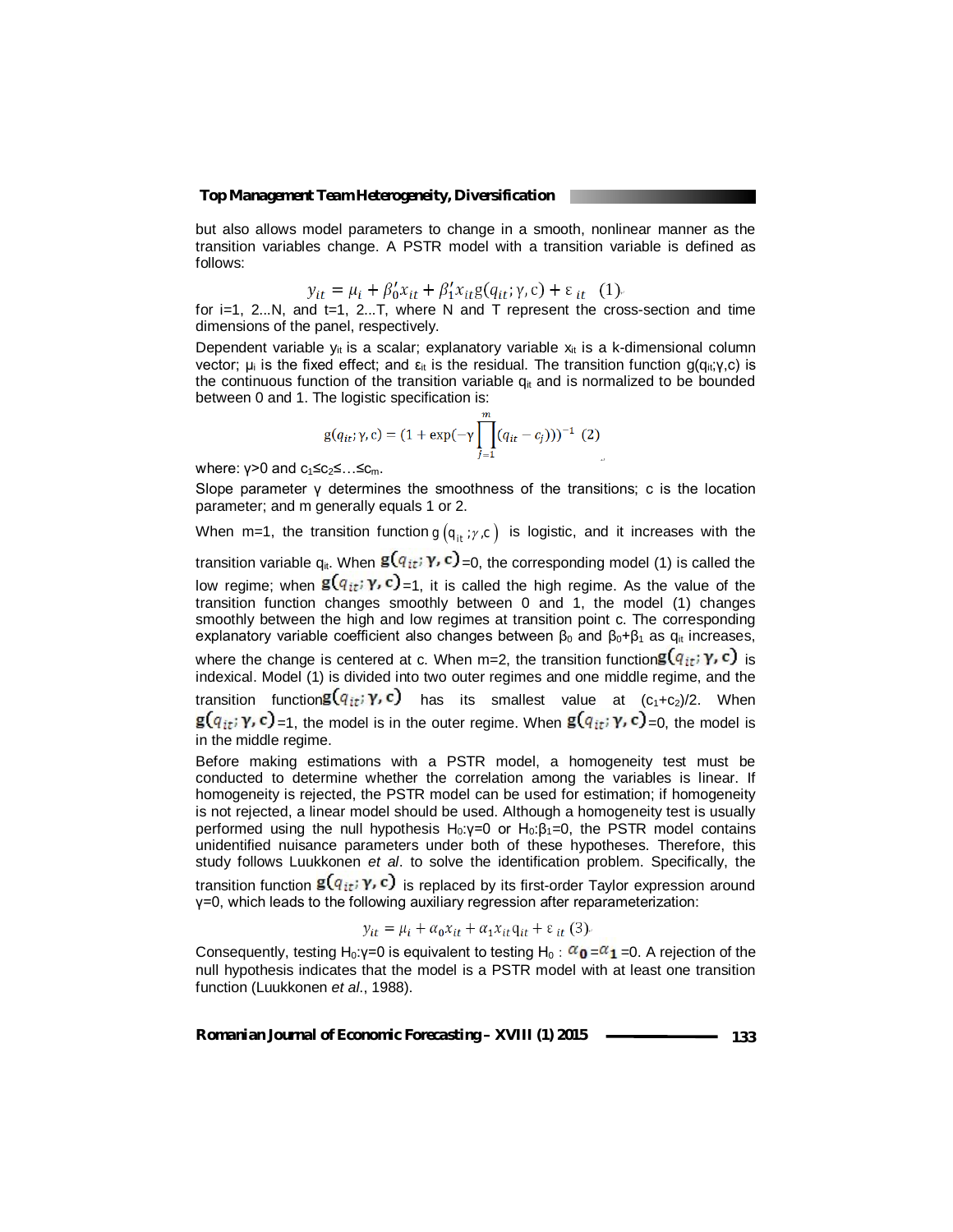Because the null hypothesis of homogeneity is rejected, the value of m in the transition function  $g(q_i, \gamma, c)$  must be determined. Generally, it is sufficient to consider m=1 or m=2, because these values cover most scenarios. To determine the final value of m, Terasvirta (1994) proposed conducting a first-order Taylor expansion to the model when γ=0 and constructing the following three test hypotheses:

> $H_{03}:β_3=0,$  $H_{02}$ : β<sub>2</sub>=0 | β<sub>3</sub>=0,  $H_{01}$ : β<sub>1</sub>=0 | β<sub>2</sub>=β<sub>3</sub>=0

If the rejection of  $H_{02}$  is the strongest one, m=2 is used; otherwise, m=1 is used. Based on the above analysis, the related coefficient  $\beta$  in the nonlinear relationship between TMT heterogeneity and corporate performance in the PSTR model can be expressed as:

$$
\beta = \frac{\partial y}{\partial x} = \beta_0 + \beta_1 g(q_{it}; \gamma_j, c_j);
$$

When m=1, the sign of the coefficient  $\beta_1$  indicates the transition trend of the related coefficient β in the correlation between TMT heterogeneity and corporate performance as a function of transition variable value q<sub>it</sub>.

**3. Study Design**

#### *3.1. Sample Selection*

This study uses a sample of firms with publicly traded A shares on the Shanghai and Shenzhen exchanges during the period 2000-2012. Financial firms, insurance companies and public utilities are excluded because the characteristics of those types of companies would jeopardize the research results. Also excluded from the sample were the companies that were delisted, had incomplete data sets, or experienced abnormal financial conditions during the study period. Ultimately, this study obtains a balanced panel data set with the number of cross-sections N=117 and the time series T=13 for a total of 1521 valid observed values. All data used in this study were obtained from GTA Data. In addition, to ensure data accuracy and completeness, the data obtained from GTA Data were verified using data from the annual reports of the listed companies, Gildata and SINA Finance.

#### *3.2. Definition of Variables*

The definition of TMT varies in existing literature. Hambrick *et al*. (1996) defined TMT as the group of managers with titles of vice president or higher. Elron (1997) limited TMT to senior management, including the CEO and senior vice presidents. Based on the regulations applicable to Chinese listed companies, this study defines TMT as the senior management of a firm, including vice presidents, deputy general manager, chief accountant, chief economist, chief financial officer and chief engineer, as well as any positions above those ranks.

China's stock market remains relatively unsophisticated; this makes it vulnerable to manipulation. Thus, the stock prices of publicly traded companies do not necessarily accurately reflect their actual operational performance. Therefore, this study uses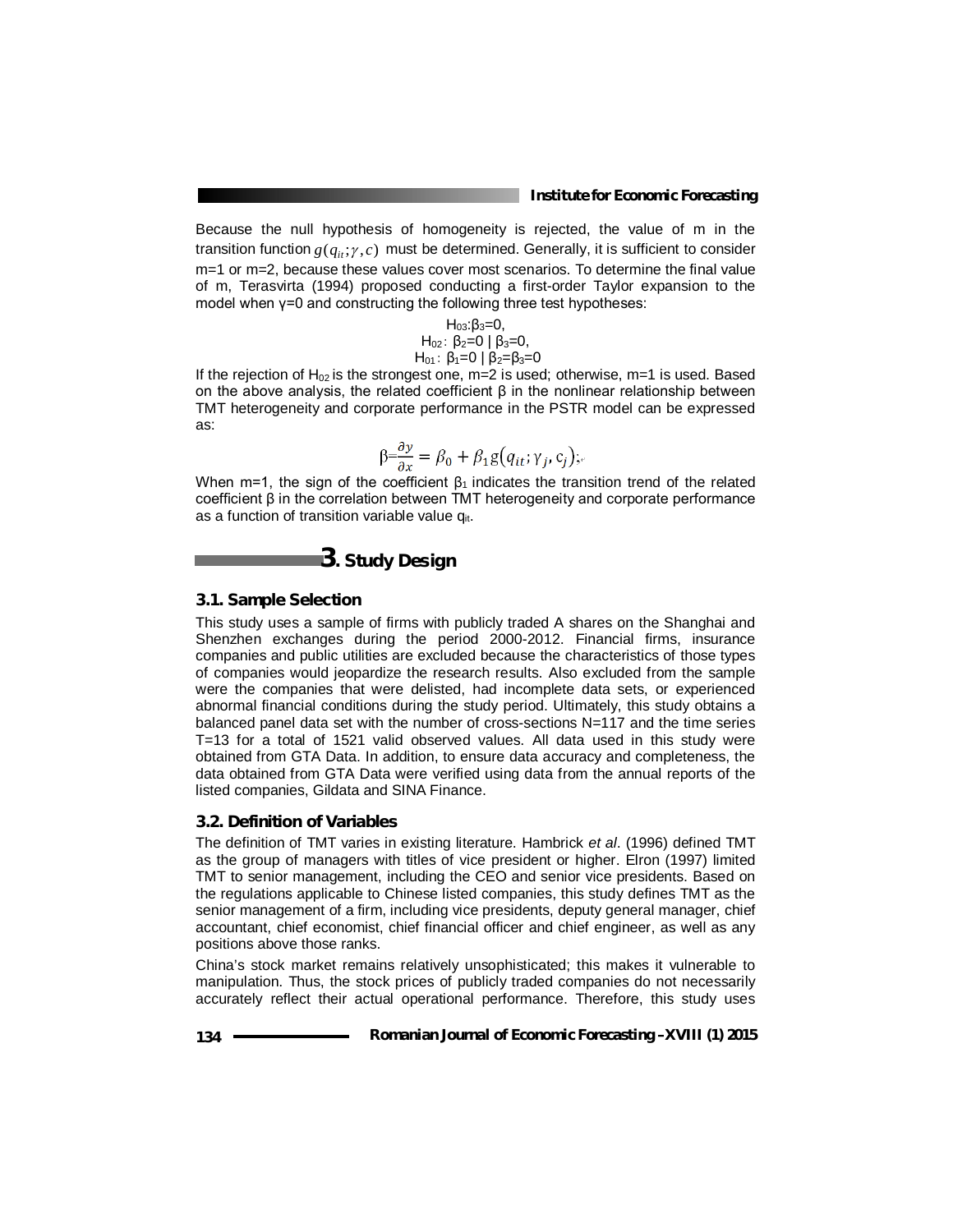return on assets (ROA) to measure corporate performance. This research uses differences in TMT members' education levels, educational backgrounds, ages and tenures to measure TMT heterogeneity. The Herfindahl-Hirschman coefficient (also called the Blau coefficient) is calculated for education-level heterogeneity (HEDU) and

educational-background heterogeneity (HMAJ) using the formula  $H = 1 - \sum_{i=1}^{n}$ *i*  $H = 1 - \sum p_i^2$ , 1

where  $p_i$  is the ratio of i-type members in the group, and the value of H is between 1 and 0. When the value of H approaches 1, a high level of heterogeneity is indicated; when the value of H approaches 0, close homogeneity among TMT members is indicated. After comparing various measures of inequality, Allison (1978), suggested that the coefficient of variation (the ratio of the standard deviation to the mean) is the best measure of heterogeneity when the demographic characteristics are measured using continuous variables (such as age and tenure). Accordingly, this study uses the coefficient of variation to measure age heterogeneity (HAGE) and tenure heterogeneity (HTEN).

Based on the subject classifications of the Chinese Ministry of Education and classifications used in the existing literature (Hambrick, 1996), this study divides educational background into the following 5 categories: science and engineering; economics and management; arts and literature; law; and other. The TMT education level is also divided into 5 categories: technical secondary school and below; junior college; undergraduate; graduate; and doctoral. This study employs the method of Yao *et al*. (2004) of measuring diversification (DIV) by using Standard Industrial

Classification (SIC) codes to calculate the entropy index, that is:  $=$  $=\sum_{i=1}^n P_i \ln \left(\frac{1}{P_i}\right).$  $\ln \frac{1}{2}$ *n*  $\sum_{i=1}^{\prime}$ <sup>'</sup> i<sup>'</sup>'  $P_i$  $DIV = \sum_{i=1} P_i \ln \left( \frac{P_i}{P_i} \right)$ .

This study uses the 4-digit SIC system to define industry categories.  $P_i$  is the ratio of the sales revenue of  $i<sup>th</sup>$  industry to the company's total sales, and n is the number of industries in a company's business portfolio. The higher the value of DIV is, the higher the degree of diversification is.

This study chooses to use the ratio of state-owned shares (STA), firm size (SIZE) and debt ratio (DEBT) as control variables. The ratio of state-owned shares is calculated by dividing the number of state-owned shares by the total number of company shares. Total assets are used to measure the firm size. Because the heterogeneity of firms' total assets would be exaggerated if actual values were used, which would jeopardize the results of the final regression analysis, a natural logarithm of total assets is used to calculate firm size. The debt ratio is total debt divided by total assets.

Table 1 provides the descriptive statistics of the sample. As stated above, the sample comprises 13 years of data for 117 companies for a total of 1521 valid observed values. All variables rejected the null hypothesis of normal distribution under the Jarque-Bera test.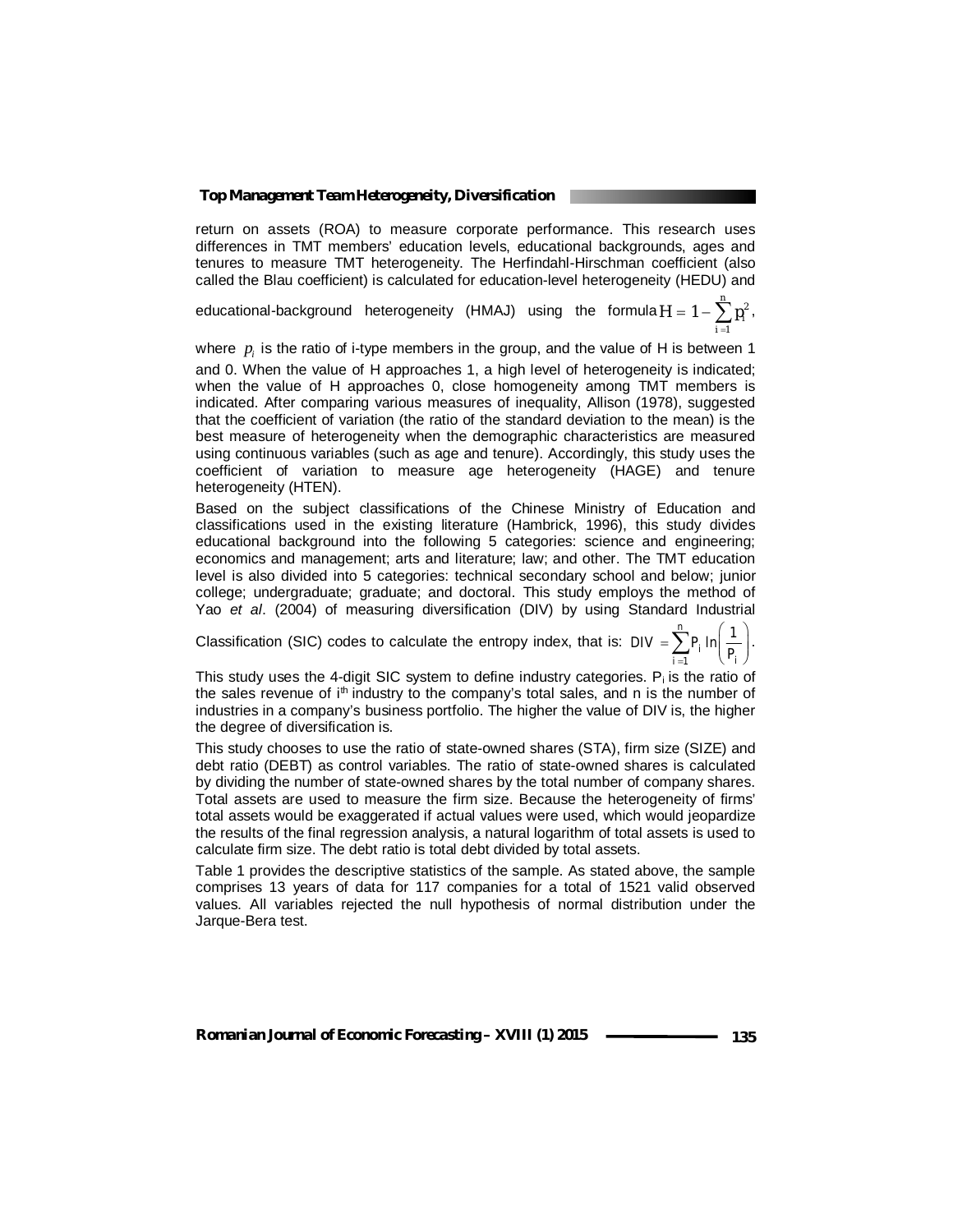#### **Table 1**

| Variables   | Means | Median | S.D. | Skewness | Kurtosis | Jarque-Bera |
|-------------|-------|--------|------|----------|----------|-------------|
| $ROA(\%)$   | 4.19  | 3.65   | 5.49 | 0.81     | 12.73    | 6167.61***  |
| <b>HEDU</b> | 0.51  | 0.53   | 0.16 | $-1.21$  | 4.68     | 547.17***   |
| <b>HMAJ</b> | 0.41  | 0.44   | 0.14 | $-1.47$  | 5.27     | 871.50***   |
| HAGE        | 0.13  | 0.13   | 0.04 | 0.30     | 2.90     | 23.01***    |
| <b>HTEN</b> | 0.50  | 0.50   | 0.29 | 0.55     | 4.43     | 207.00***   |
| <b>DIV</b>  | 0.23  | 0.12   | 0.28 | 1.54     | 5.08     | 875.12***   |
| <b>STA</b>  | 0.29  | 0.29   | 0.26 | 0.16     | 1.50     | 148.86***   |
| <b>SIZE</b> | 21.81 | 21.72  | 1.08 | 0.43     | 3.12     | 48.51***    |
| <b>DEBT</b> | 0.47  | 0.48   | 0.18 | $-0.17$  | 2.40     | $30.37***$  |

**Descriptive Statistics of Variables**

Note: Significance levels: ∗∗∗ p < 0.01, ∗∗ p < 0.05, ∗ p < 0.1, two-tailed tests.

#### *3.3. Panel Data Unit Root Test*

Gonzalez's PSTR model requires that variables in the model be stationary to avoid spurious regression. First generation unit root tests also hypothesize cross-sectional independence. However, these tests do not consider the possibility of structural change. If structural changes are ignored in a unit root test, the null hypothesis of a unit root is easily accepted. Therefore, structural changes should be considered. Therefore, we must consider using second generation unit root tests, which relax the assumption of cross-sectional independence, to test for stationarity. This study conducts the panel unit root tests of Moon and Perron (2004) and Choi (2002). As shown in Table 2, the null hypothesis of unit root is rejected for all variables. Therefore, all variables in this model are stationary.

#### **Table 2**

**Panel Data Unit Root Test Results**

|      |          | ∣HEDU∣HMAJ∣HAGE∣HTEN I |       |                                                              | <b>DIV</b> | STA   | SIZE | I DEBT |
|------|----------|------------------------|-------|--------------------------------------------------------------|------------|-------|------|--------|
| MP   | $-24.41$ | -26.08                 |       | -28.23   -25.35   -31.00   -26.47   -16.39   -17.07   -25.28 |            |       |      |        |
| Choi | 24.01    | 17.55                  | 19.52 | 12.58   22.79   18.02                                        |            | 10.68 | 4.12 | 12.95  |

Note: All values significance levels: ∗∗∗ p < 0.01, two-tailed tests.

#### *3.4. Homogeneity Test and Determination of the Value of M*

To test for homogeneity and ensure the robustness, this study used the Lagrange multiplier test (LM) (chi-square distribution), Lagrange multiplier F-test (LMF) (Fdistribution) and likelihood ratio test (LRT) (t- distribution). The results presented in Table 3 show that the LM, LMF and LRT tests all reject the null hypothesis of homogeneity at a significance level of 1% or above; that is, there is a nonlinear correlation between TMT heterogeneity and corporate performance. Thus, using model (1), the following PSTR model can be constructed to study the nonlinear correlation between TMT heterogeneity and corporate performance:

$$
ROA_{it} = \mu_i + \beta_0' x_{it} + \beta_1' x_{it} g(DIV_{it}; \gamma, c) + \varepsilon_{it}
$$
 (4)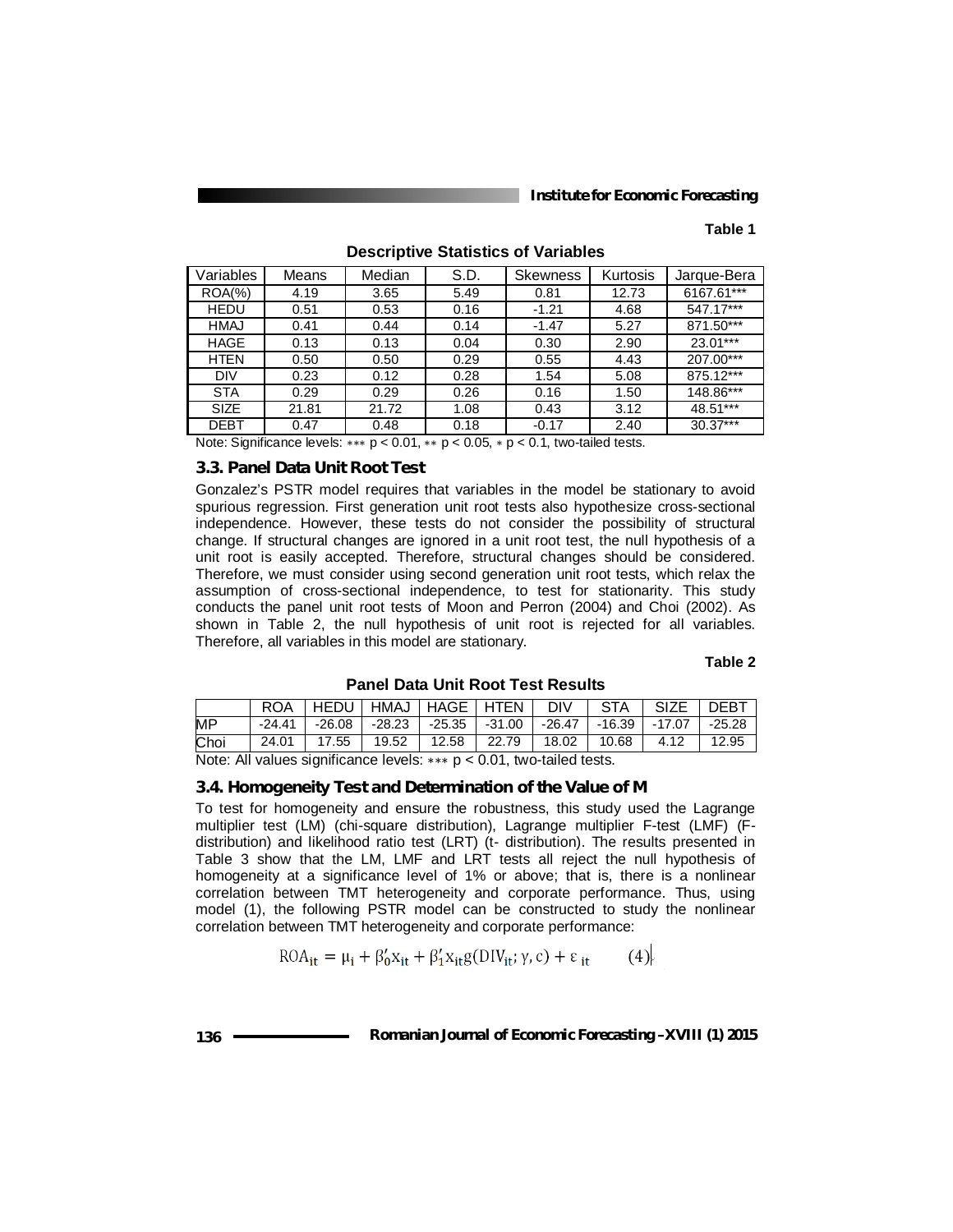where:  $x_{it}$  represents the explanatory variables (heterogeneity in education level, educational background, age and tenure) and control variables (ratio of state-owned shares, firm size and debt ratio).

**Homogeneity Test** 

#### **Table 3**

| $H_0$ : linear model $H_1$ : PSTR model that has at least one threshold value |             |         |  |  |
|-------------------------------------------------------------------------------|-------------|---------|--|--|
| Transition variable: degree of diversification                                |             |         |  |  |
|                                                                               | statistics  | P-value |  |  |
| Wald Tests (LM)                                                               | $65.922***$ | 0.000   |  |  |
| <b>Fisher Tests (LMF)</b>                                                     | $2.984***$  | 0.000   |  |  |
| <b>LRT Tests (LRT)</b>                                                        | 67.393***   | 0.000   |  |  |

Significance levels:  $*** p < 0.01$ ,  $** p < 0.05$ ,  $* p < 0.1$ , two-tailed tests.

After confirming model heterogeneity, this study uses Granger and Terasvirta method to determine the value of m. Specifically, the transition coefficient  $g(DIV_{it}, \gamma, c)$  is replaced by its first-order Taylor expansion in model (4) when γ=0. An auxiliary regression model is then constructed to perform equivalent estimations. The results are presented in Table 4.

#### **Table 4**

#### **Determination of the Value of M in the Model**

| When the rejection of $H_{02}$ is the strongest, select m=2; otherwise select m=1 |            |         |  |  |
|-----------------------------------------------------------------------------------|------------|---------|--|--|
|                                                                                   | statistics | P-value |  |  |
| $H_{03}$ : β <sub>3</sub> =0                                                      | $1.813**$  | 0.014   |  |  |
| $H_{02}$ : $\beta_2=0$   $\beta_3=0$                                              | 0.688      | 0.848   |  |  |
| $H_{01}$ : β <sub>1</sub> =0   β <sub>2</sub> =β <sub>3</sub> =0                  | 0.455      | 0.984   |  |  |

Note: Significance levels: ∗∗∗ p < 0.01, ∗∗ p < 0.05, ∗ p < 0.1, two-tailed tests.

According to Granger (1993) and Terasvirta (1994), it is generally sufficient to consider m=1 or m=2. When the rejection of  $H_{02}$  is the strongest one, select m=2; otherwise, select m=1. As shown in Table 4, the rejection of  $H_{02}$  is not the strongest one. Therefore, m=1 is selected for the PSTR model; that is, the transition function

 $\mathbf{g}(q_{it}; \gamma, c)$  is related to the transition variable and  $q_{it}$  shows a monotonic increase. Model (4) is divided into high and low regimes. The explanatory variable coefficient changes as  $q_{it}$  changes between  $β_0$  and  $β_0 + β_1$  at center c.

#### *3.5. Parameter Estimation*

Table 5 presents the estimation of the model parameters. The empirical results show that the model is divided into high and low regimes with threshold value c=0.5647 and transition slope  $γ = 274.7105$ . The results indicate that a structural change occurs in the model when DIV=0.5647. The graph of the corresponding transition function is shown in Figure 1. Therefore, based on the results in Table 5, the complete PSTR model shows that the nonlinear correlation between TMT heterogeneity and corporate performance is as follows: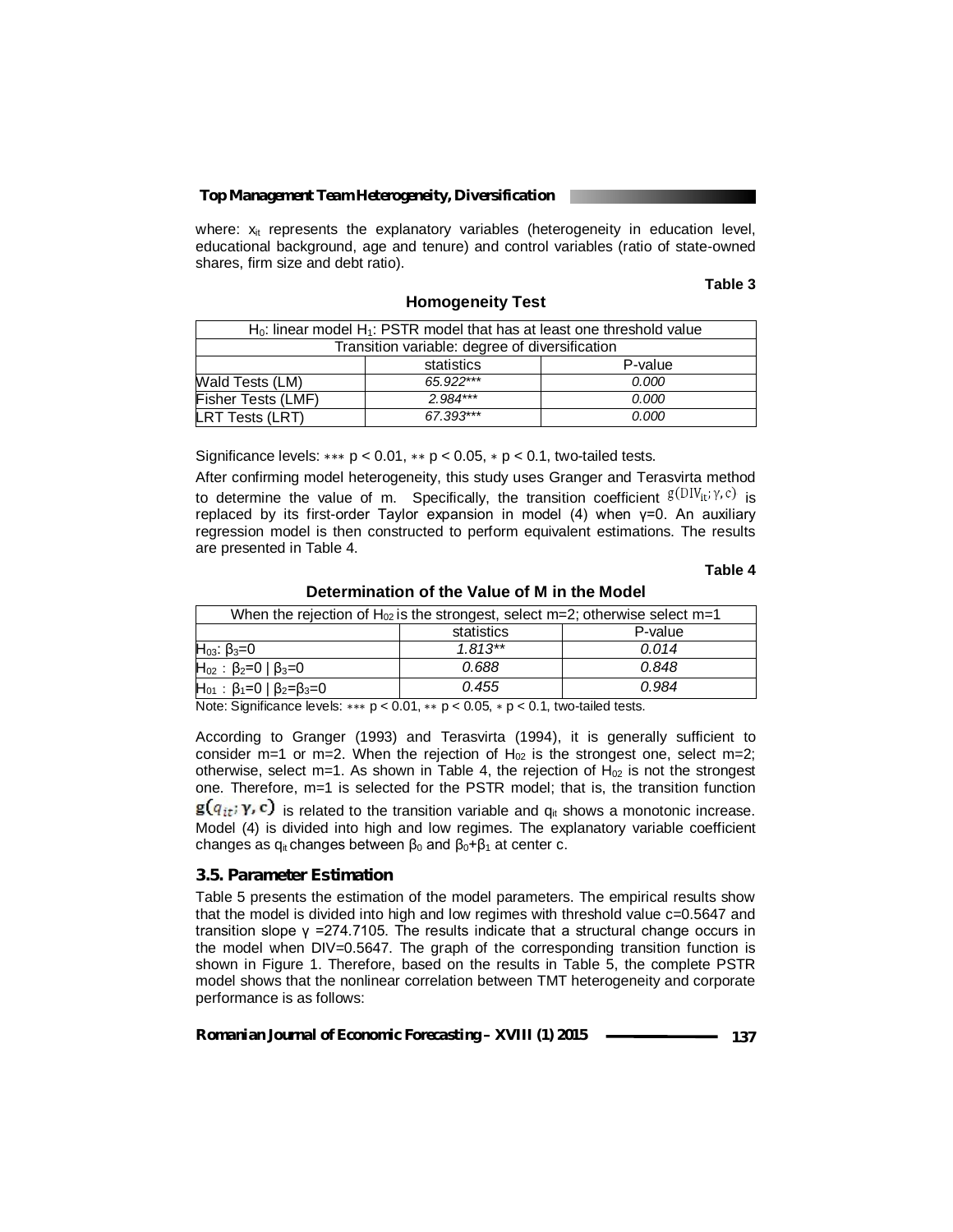$ROA_{it} = \mu_i + \beta_0 x_{it} + \beta_1 x_{it} g(DIV_{it}; 274.7105, 0.5647) + \varepsilon_{it}$  $(5)$  $\beta_0 = (-1.9000, -2.5503, 6.6545, -0.2221, 0.8908, 1.7408, -14.3224)$  $\beta_1$  = (6.7757, 2.3865, 30.0240, 0.4279, -1.4918, -0.1782, 4.7066)  $x_{it}$  = (HEDU<sub>it</sub>, HMAJ<sub>it</sub>, HAGE<sub>it</sub>, HTEN<sub>it</sub>, STA<sub>it</sub>, SIZE<sub>it</sub>, DEBT<sub>it</sub>)

#### **Table 5**

|                                         | βo            | T-value   | $\beta_1$     | T-value   |  |
|-----------------------------------------|---------------|-----------|---------------|-----------|--|
| <b>HEDU</b>                             | $-1.9000**$   | $-2.1450$ | 6.7757**      | 2.4284    |  |
| <b>HMAJ</b>                             | $-2.5503*$    | $-1.8717$ | 2.3865        | 0.9126    |  |
| HAGE                                    | 6.6545        | 1.5920    | $-30.0240***$ | $-3.3390$ |  |
| <b>HTEN</b>                             | $-0.2221$     | $-0.4455$ | 0.4279        | 0.3276    |  |
| <b>STA</b>                              | 0.8908        | 1.3903    | $-1.4918$     | $-0.9974$ |  |
| <b>SIZE</b>                             | $1.7408***$   | 6.0298    | $-0.1782$     | $-1.5341$ |  |
| DEBT                                    | $-14.3224***$ | $-8.6677$ | 4.7066*       | 1.7966    |  |
| Threshold value c                       | 0.5647        |           |               |           |  |
| Slope parameter y<br>(Transition slope) | 274.7105      |           |               |           |  |

**PSTR Model Parameter Estimation Results**

Note: Significance levels: ∗∗∗ p < 0.01, ∗∗ p < 0.05, ∗ p < 0.1, two-tailed tests.





When DIV<0.5647, the model is in a low regime. When DIV>0.5647, the model is in a high regime. In the low regime, there is a significant negative correlation between education-level heterogeneity and corporate performance ( $\beta_0$ =-1.9000, p<0.05); in the high regime, there is a significant positive correlation between education-level heterogeneity and corporate performance  $(\beta_0 + \beta_1 = 4.8757, p < 0.05)$ . Thus, the correlation between education-level heterogeneity and corporate performance changes when DIV=0.5647, demonstrating a nonlinear relationship. In the low regime,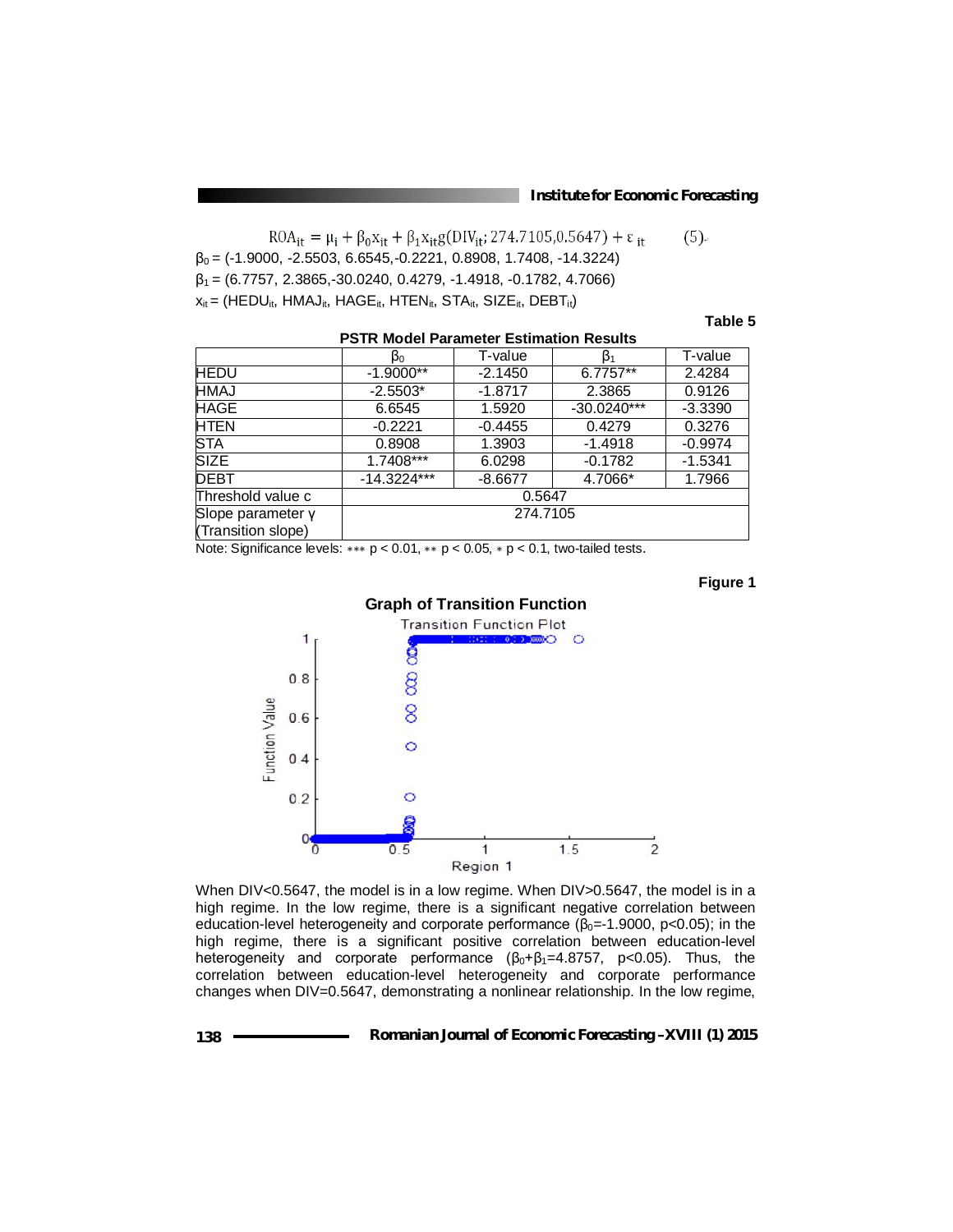there is a significant negative correlation between educational-background heterogeneity and corporate performance  $(\beta_0 = -2.5503, p < 0.1)$ ; in the high regime, there is no significant correlation between the two, but they continue to show a nonlinear relationship. In the low regime, there is no correlation between age heterogeneity and corporate performance; in the high regime, there is a significant negative correlation between age heterogeneity and corporate performance  $(β<sub>0</sub>+β<sub>1</sub>=$ 23.3695, p<0.01). Although there is no significant correlation between tenure heterogeneity and corporate performance in the low or high regimes, a negative correlation exists in the low regime and a positive correlation exists in the high regime; thus, tenure heterogeneity and corporate performance are in a nonlinear relationship.

When the degree of diversification is lower than 0.5647, the firm's main business is prominent; thus, the primary focus of strategic decision making is on how to gain a competitive edge in the firm's main business. TMT with lower heterogeneity tends to have similar cognitive, learning and understanding capabilities, which contributes to greater cohesion among TMT members. Hence, emotional conflicts within the organization are alleviated, and strategic consensus is promoted. The accuracy and efficiency of strategic decisions are very high, which is conducive to improvements in corporate performance (Huang *et al*., 2011).

When a company's degree of diversification is higher than 0.5647, the business environment is more complex. A firm with a diversified strategy must have greater awareness of numerous different industries and be able to make decisions accordingly. In addition, the coordination of resources among different industries is necessary, which is facilitated by high levels of cohesion and knowledge among TMT members. TMT with high heterogeneity in education level may be better equipped to handle complex decision-making situations. However, high age heterogeneity induces fights among team members during strategic decision-making, which can cause the firm to miss competitive opportunities and jeopardize the company's performance. When age heterogeneity is high, there are differences in TMT members' upbringing and approach to education; therefore, there are more significant differences in the values and behavior of TMT members. As a manager grows older, cognitive abilities, such as learning, deduction and memory, decrease, as does receptiveness to new ideas. An aging manager depends more on prior experience in his or her decision making and has a tendency to make conservative decisions in order to maintain the status quo. Younger TMT members are more open to new knowledge and ideas. Young TMT members also understand and adapt quickly to changing business trends and have a tendency to be innovative and adventurous.

## **4. Conclusion**

This study uses the PSTR model developed by Gonzales *et al*. to study the nonlinear correlation between TMT heterogeneity and corporate performance. The PSTR model allows the regression coefficient to change in a nonlinear manner as the transition variable (degree of diversification) changes. The results of this study indicate that the model splits into low and high regimes at DIV=0.5647, which is consistent with the classification criteria for degree of diversification proposed by Wrigley (1970) and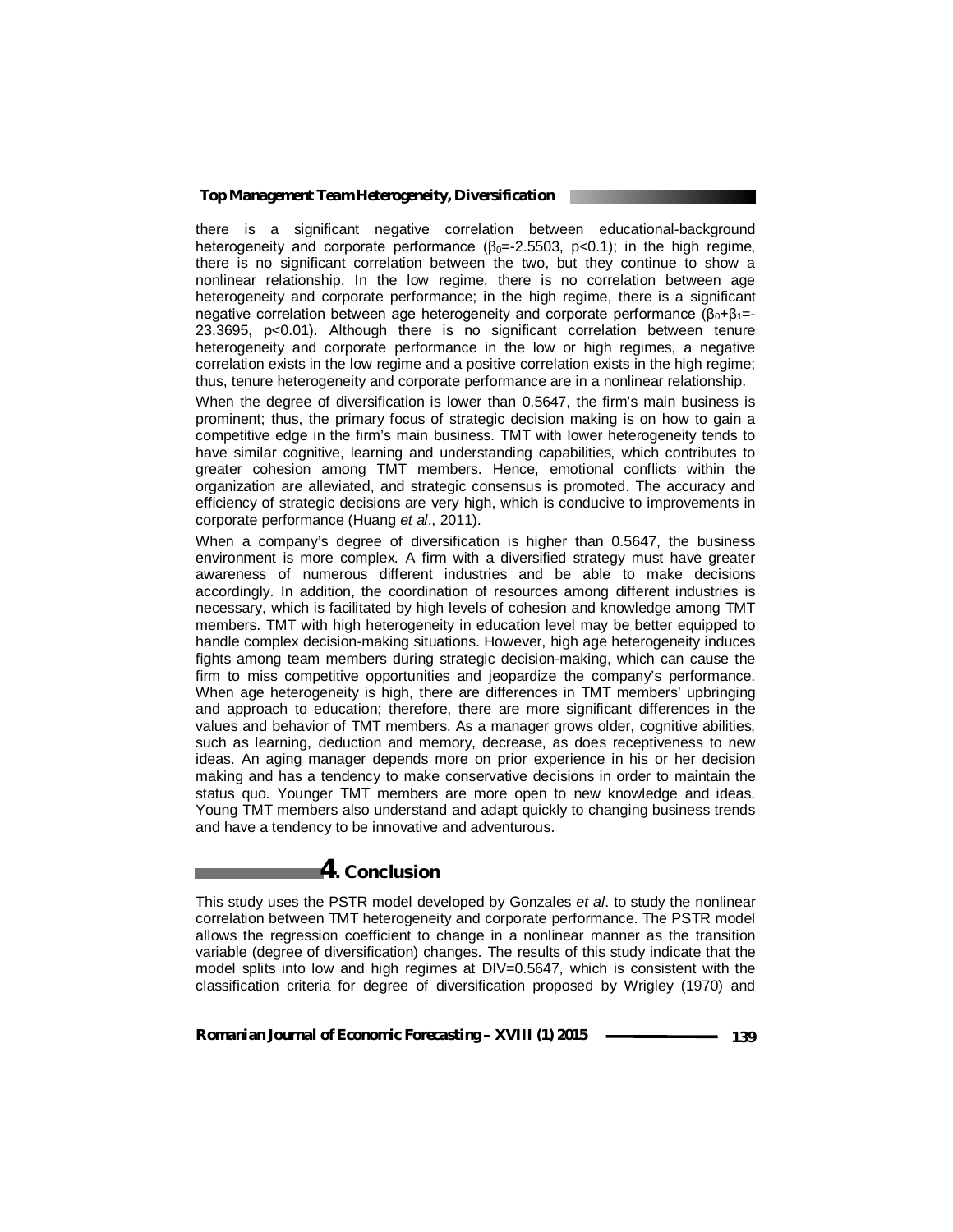Rumelt (1974). When DIV<0.5647, the model is in a low regime (the share of total income represented by the company's primary business is greater than 70%; i.e., the company has a single-business or dominant business strategy). When DIV>0.5647, model is in a high regime (the share of total income represented by the company's primary business is less than 70%, which is consistent with the related and unrelated diversification strategies proposed by Wrigley and Rumelt). In both low and high regimes, the type and number of industries in a company's business portfolio are different; therefore, the impact of TMT heterogeneity on corporate performance exhibits nonlinear changes.

Based on findings from our research, in a diversified operational environment, the relationship between TMT heterogeneity and firm performance does not remain constant but changes as the degree of diversification changes. Moreover, although the relationship between TMT heterogeneity and corporate performance should be characterized as nonlinear processes, previous research has been based on a linear relationship between them. This study uses the panel data of 117 publicly traded companies in Shanghai and Shenzhen over a period of 13 years and applies a PSTR model to investigate the nonlinear correlation between TMT heterogeneity and performance. This study not only provides a new perspective to TMT research, both theoretically and methodologically, supplements and enriches existing TMT research, and reveals the relationships among TMT heterogeneity, diversification and company performance, but also provides practical guidance to companies that seek to select TMT members who can adapt to diversified strategies.

However, this study has some limitations. The first limitation is that the use of TMT members' duration in their current positions to measure tenure does not accurately reflect the TMT's tenure characteristics. A TMT member may have had other senior positions in the company before assuming his or her current position. Therefore, measuring tenure based on a TMT member's duration in a current position does not accurately reflect the cooperation and cohesiveness among TMT members. Future research might consider total time at the company or total time at the decision-making level to measure tenure. The second limitation is that this study uses degree of diversification as the transition variable without including other variables. In reality, there are other factors that affect the correlation between TMT heterogeneity and corporate performance, including variances in the characteristics of the company's business environment or the external environment.

# **Acknowledgment**

The authors would like to thank Professor Corina Saman, Professor Tsangyao Chang and the anonymous referees for their highly constructive comments. We acknowledge the financial support from National Natural Science Foundation of China (Grant No. 71172073; 71402022). These all make this paper more valuable and readable. Any errors that remain are our own.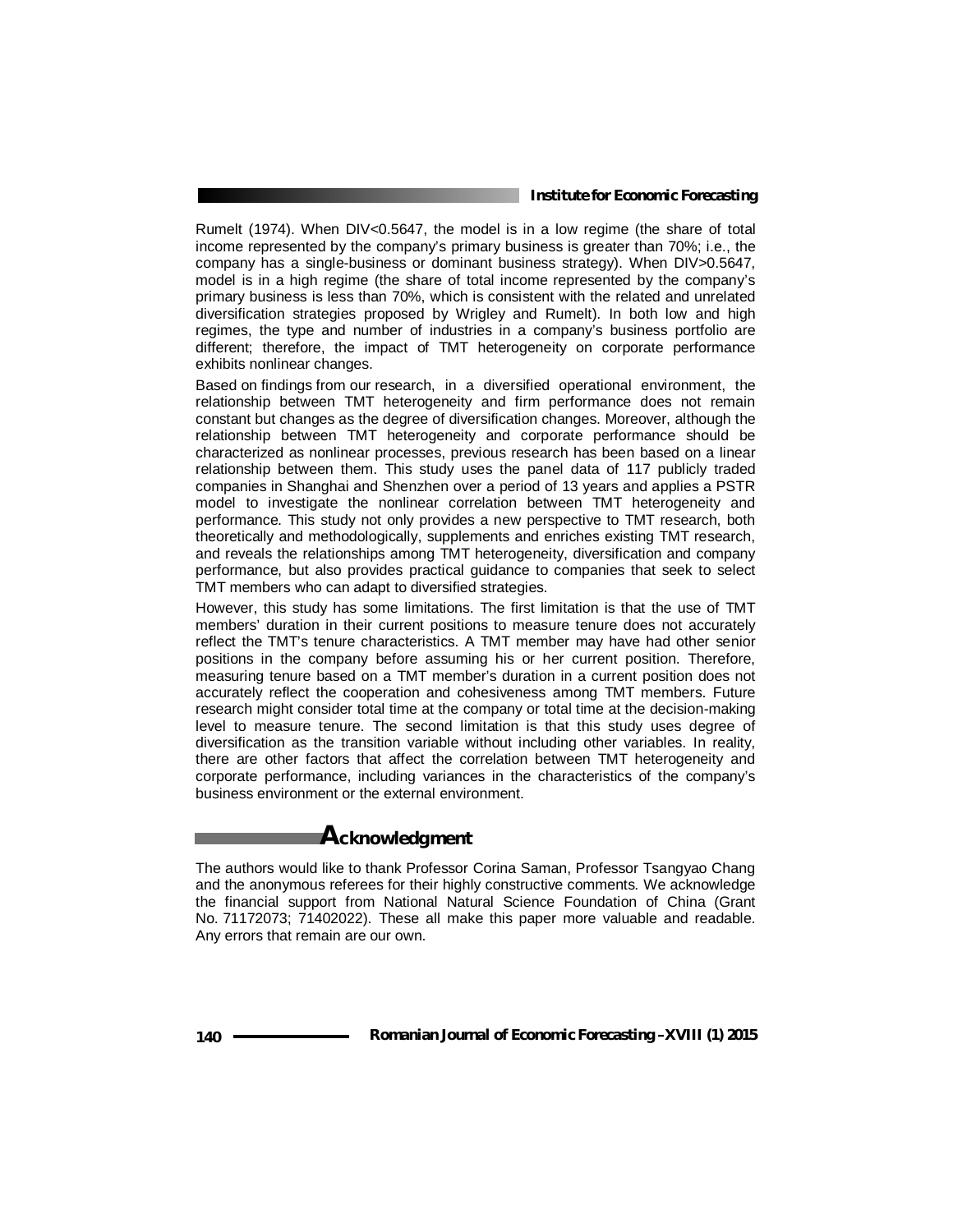# **References**

- Allison, P., 1978. Measures of inequality. *American Sociological Review*, 43(4), pp. 865-880.
- Blau, P.M, 1977.*Inequality and Heterogeneity: A Primitive Theory of Social Structure*. New York: Free Press.
- Carpenter, M.A. and Fredrichson, J.W., 2001. Top management Teams, Global strategic Posture, and the Moderating Role of Uncertainty. *Academy of Management Journal*, 44, pp. 533-545.
- Carpenter, M.A. Geletkanycz, M.A. and Sanders, W.G., 2002. Upper Echelons Research Revisited: Antecedents, Elements and Consequences of Top Management Team Composition. *Journal of Management*, 30(6), pp.749 -778.
- Choi, I., 2002. *Combination unit root tests for cross-sectionally correlated panels*, Mimeo, Hong Kong University of Science and Technology.
- Cox T., 1994. *Cultural diversity in organizations: theory, research and practice*. San Francisco: Berrett-Koehler Publishers.
- Elron, E., 1997. Top Management Teams within Multi-national Corporations: Effects of Cultural Heterogeneity. *Leadership Quarterly*, 8(4), pp.393-412.
- Velinov, E. and Kubicek, A., 2013. The Role of top Management Teams Heterogeneity in the IPO Process. *European Conference on Management, Leadership & Governance*, pp.325-331.
- Finkelstein, S. and Hambrick, D.C., 1996. *Strategic Leadership.* Minneapolis /St Paul, MN: West Publishing.
- Gonzalez, A. Terasvirta, T. and van Dijk, D., 2005. Panel Smooth Transition Regression Models, Quantitative Finance Research Centre, *Research paper* , 165, pp.1441-8010.
- Hambrick, D.C. and Mason, P.A., 1984. Upper echelons: Organization as reflection of its managers. *Academy Management Review*, 9, pp. 193-206.
- Hambrick, D.C. Cho, T.S. and Chen, M.J., 1996. The Influence of Top Management Team Heterogeneity on Firms Competitive Moves. *Administrative Science Quarterly*, 41(4), pp.659-684.
- He, Y.Q. Yang, W., 2010., A Meta-analysis on the Relationship between Top Management Team Characteristics and Diversification Strategy. *Chinese Journal of Management*, 7(1), pp.91-97.
- Huang, Y. Yang, N.D. and Zhang, C.L., 2011. Influence of the Top Management Team Heterogeneity and the Firm Performance: To Focus on Ownership Concentration. *Management Review*, 23(11), pp.120-125.
- Jackson, S.E. *et al*., 1991. Some differences make a difference: individual dissimilarity and group heterogeneity as correlates of recruitment, promotions and turnover. *Journal of Applied Psychology*, 76, pp. 675-689.
- Kathleen, M.E. Schoonhoven, C.B., 1990. Organizational growth: Linking founding team, strategy, environment, and growth among U.S. semiconductor ventures. *Administrative Science Quarterly*, (5), pp. 504-529.
- Katz R., 1982. The effects of group on gevity on project communication and performance. *Administrative Science Quarterly* , 27(5), pp. 548-570.